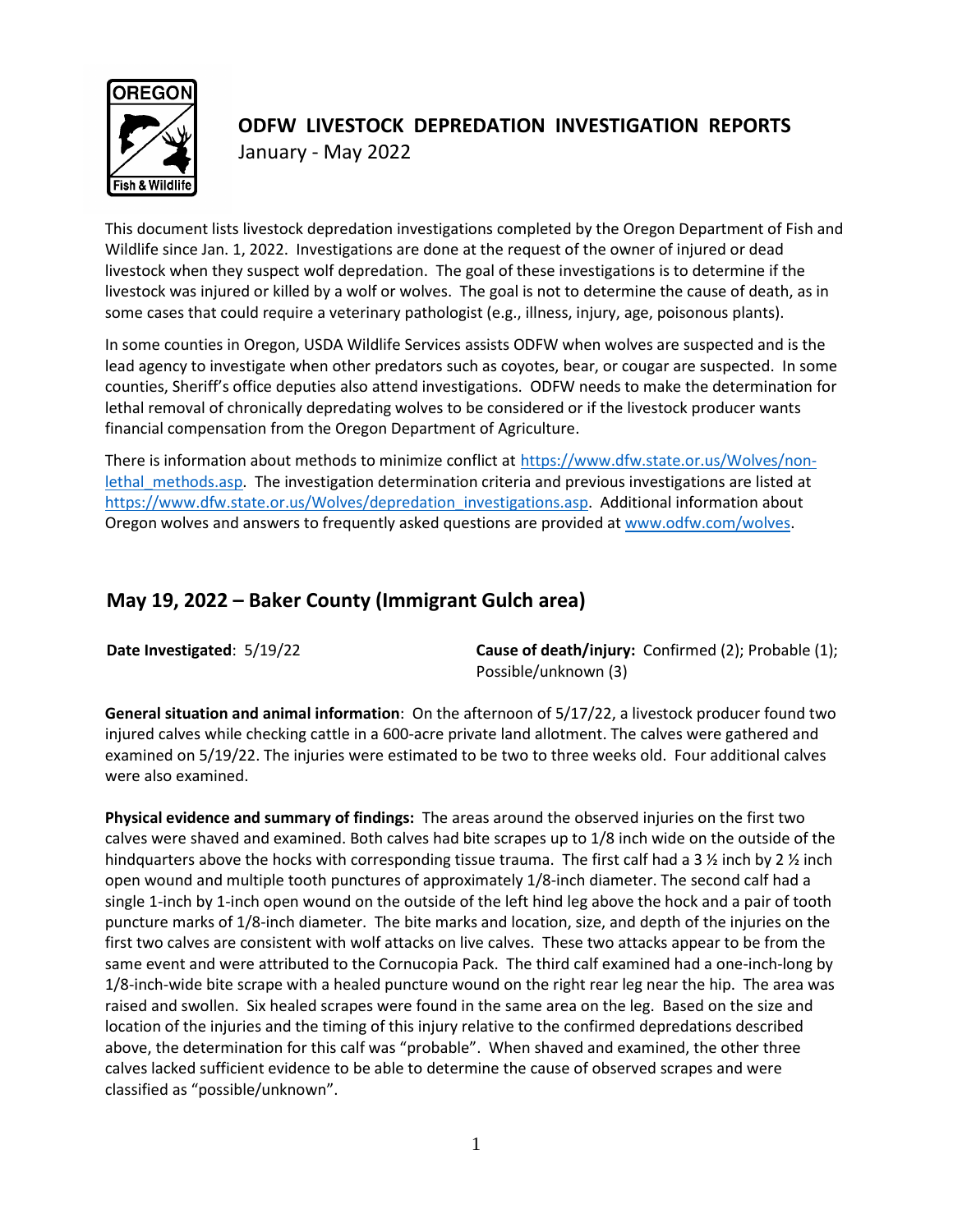#### **May 18, 2022 – Wallowa County (Red Hill area)**

**Date Investigated**: 5/18/22 **Cause of death/injury:** Probable

**General situation and animal information**: On the afternoon of 5/18/22, a producer found the remains of a two-month-old calf in an ~2000-acre pasture on public land. The only parts remaining were the head, the spine, most of the ribs, and pelvis. There was no tissue or hide except on the head. There was an area of trampling and disturbance 20 yards above the carcass, and then the carcass was dragged, during feeding, to a more open area downslope. The calf was estimated to have died four days prior to the investigation.

**Physical evidence and summary of findings:** The head was shaved, skinned, and examined. There was no physical evidence of an attack on the carcass, however, the area of nearby ground disturbance appeared to be an attack scene where the calf was killed by a predator. Based on the scene and the recent confirmed wolf depredation events in nearby pastures one mile and five miles away, the determination is probable. This attack was attributed to the Chesnimnus Pack.

#### **May 9, 2022 – Baker County B (Summit Road area)**

**Date Investigated:**  $5/9/22$  **Cause of death/injury:** Confirmed (2); Possible/unknown (1)

**General situation and animal information**: On the afternoon of 5/8/22, a livestock producer found two injured calves while checking cattle in a 5400-acre BLM public land allotment. The calves were gathered and examined on 5/9/22. The injuries were estimated to be one to two weeks old. A third calf was also examined.

**Physical evidence and summary of findings:** The areas around the injuries were shaved and examined. Both calves had multiple bite scrapes up to 3/16 inch wide on the inside, rear, and outside of the hindquarters above the hocks with corresponding tissue trauma. The first calf had a two-inch open wound and a swollen lump on the rear of the right hind leg. The second calf had two three-inch open wounds on the inside and outside of the right hind leg above the hock. The bite marks and location, size, and depth of the injuries on the first two calves are consistent with wolf attacks on live calves. These two attacks appear to be from the same event and were attributed to the Cornucopia Pack. The third calf had a few scrapes down the lower portion of the left hind leg, most below the hock. The third calf lacked sufficient evidence to be able to determine the cause of the scrapes and was classified as "possible/unknown".

### **May 9, 2022 – Baker County A (Houghton Creek area)**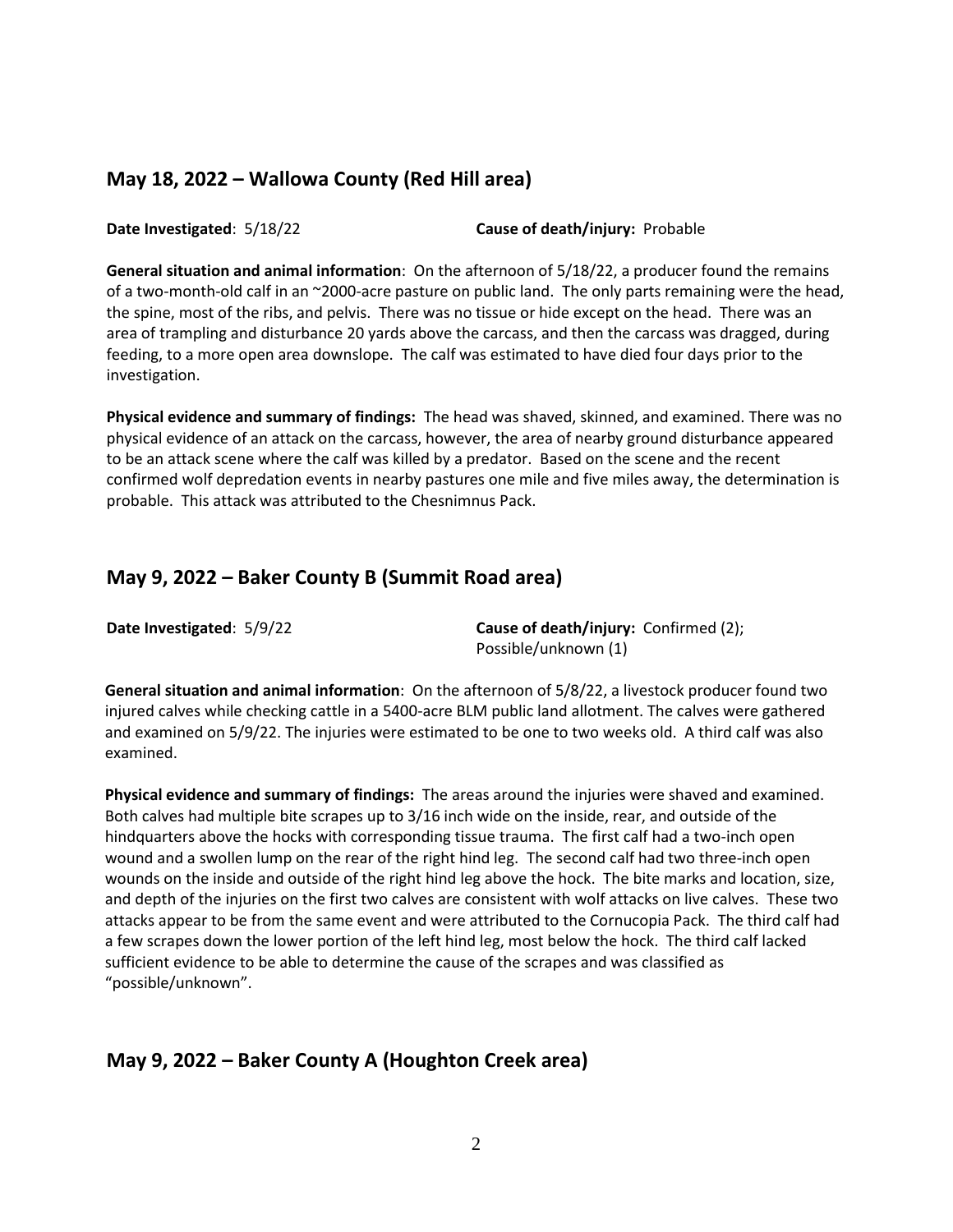**General situation and animal information**: On the morning of 5/8/22, a producer found a dead 125 pound calf that the owner had been keeping close to the house in a private 40-acre grassland pasture. The carcass was mostly intact and most of the hide was present but missing internal organs and some muscle tissue on three of the four legs. The calf had died the preceding night.

**Physical evidence and summary of findings:** The carcass was shaved, skinned, and examined. There were numerous 1/8 inch wide and 3/4 inch long pre-mortem bite marks over the back, with two tears in the hide and associated bruising and muscle tissue trauma. There were no bite scrapes on the hindquarters, flanks or elbows where wolves commonly bite and the bite marks and damage on the back were smaller than expected for wolf. Some domestic dogs were causing damage nearby, but since the cause of death cannot be confirmed as coyote or domestic dog, this determination is "Possible/unknown".

## **May 9, 2022 – Wallowa County B (Day Ridge)**

**Date Investigated**: 5/9/22 **Cause of death/injury:** Confirmed

**General situation and animal information**: On the morning of 5/9/22, a neighboring producer found a dead, approximately 120 lb. calf in a 9,000-acre U.S. Forest Service grazing allotment. The carcass was largely intact, with only the internal organs and left hind leg missing. The calf was estimated to have died less than 24 hours prior to the investigation.

**Physical evidence and summary of findings:** Portions of the hide were shaved, and all remaining hide was skinned and examined. Pre-mortem bite scrapes up to ¼ inch wide with underlying hemorrhaging and muscle tissue trauma up to two inches deep were found on both shoulders and the right hind leg above the hock. There were multiple bite scrapes on the neck and throat measuring up to  $\chi$  inch wide with underlying tissue trauma greater than an inch deep. The bite scrape measurements, attack locations, and severity of trauma is consistent with wolf attack injuries on calves. This area is occasionally used by the Wenaha Pack. ODFW will monitor for Wenaha Pack or new wolf activity in this area.

### **May 9, 2022 – Wallowa County A (Zumwalt area)**

**Date Investigated**: 5/9/22 **Cause of death/injury:** Other

**General situation and animal information**: On the morning of 5/9/22, a ranch manager discovered the remains of a one-month-old, approximately 150-pound calf in a privately owned grassland pasture. The calf was fully intact with all hide and tissue remaining. The calf was estimated to have died within 24 hours prior to the investigation. On the same morning, the ranch manager was notified of the remains of a one-year-old, approximately 750-pound cow in a different privately-owned pasture about ten miles away. The yearling was fully intact with all hide, organs and muscle tissue remaining, except for some scavenging on the left hindquarter. The yearling was estimated to have died within 36 hours of the investigation.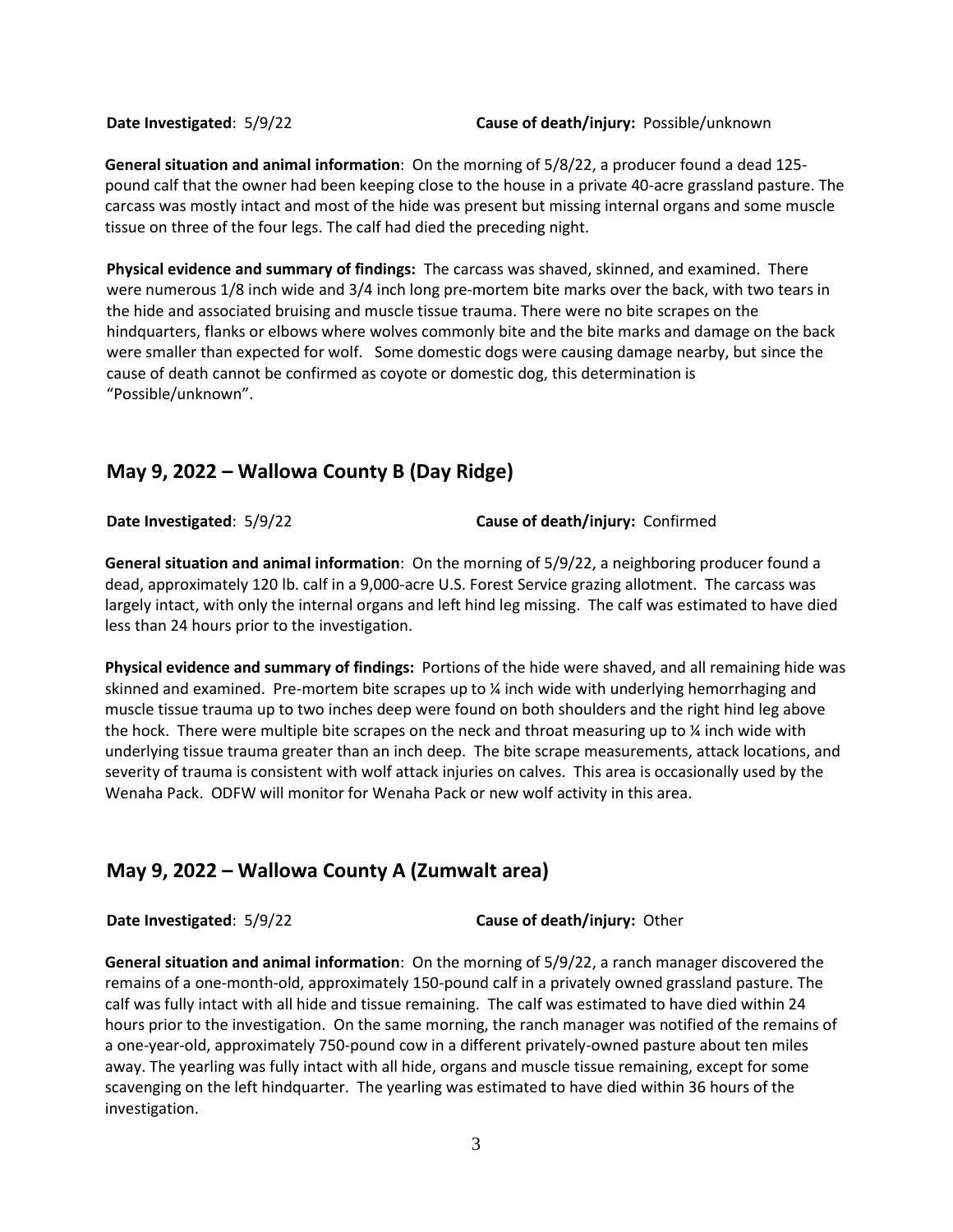**Physical evidence and summary of findings:** Both carcasses were shaved, skinned, and examined. The calf had approximately ten post-mortem tooth scrapes measuring 1/16 by 3/4 inches on the hide below and around the anus, indicating feeding. The yearling had approximately ten post-mortem scrapes 1/16 inches by up to an inch on the hide around the area that was consumed. There was no evidence of a predator attack on either carcass. As such, the cause of death was determined as not wolf related.

#### **May 7, 2022 – Baker County (Balm Creek)**

**Date Investigated**: 5/7/22 **Cause of death/injury:** Confirmed

**General situation and animal information**: On the morning of 5/7/22, a livestock producer found an injured calf while moving cattle in a 1000-acre public land allotment. The calf was six weeks old and weighed approximately 125 lbs. The injuries were estimated to have occurred approximately two weeks prior to the investigation.

**Physical evidence and summary of findings:** Portions of the hide were shaved and examined. There were multiple bite scrapes on the right hind leg above the hock measuring from one to three inches in length and up to 3/16 inch wide. The left hind leg had a large open bite wound with exposed tissue that measured approximately 7 x 3 1/2 inches in size. The location of the bite marks and injuries to the calf are consistent with wolf attacks on live calves. This depredation was attributed to the Keating Pack.

### **May 6, 2022 – Wallowa County (Crow Creek area)**

**Date Investigated**: 5/6/22 **Cause of death/injury:** Possible/Unknown

**General situation and animal information**: On 5/6/22, the livestock producer reported a dead, threemonth-old calf, weighing approximately 250 lbs in a private land grass pasture. The carcass was found in a 150-acre pasture from which the rest of the cow/calf pairs had been moved on 5/4/22. The carcass was partially intact, but the hide and all tissue on the right front and right hindquarters were consumed. The hide and muscle tissue on the left side was mostly intact except for portions of the back left leg. The calf was estimated to have died approximately 36-48 hours prior to investigation.

**Physical evidence and summary of findings:** The carcass was shaved, skinned, and examined. There were multiple small post-mortem bite scrapes near the anus, above the hocks, and top of loins, measuring 1/16-1/8 inch wide from scavenging. There were no pre-mortem bite scrapes or evidence on the scene to indicate a predator attack. Due to the lack of hide and tissue remaining in the areas that wolves commonly attack, the investigation determination is possible/unknown.

### **May 5, 2022 – Baker County B (North of Richland)**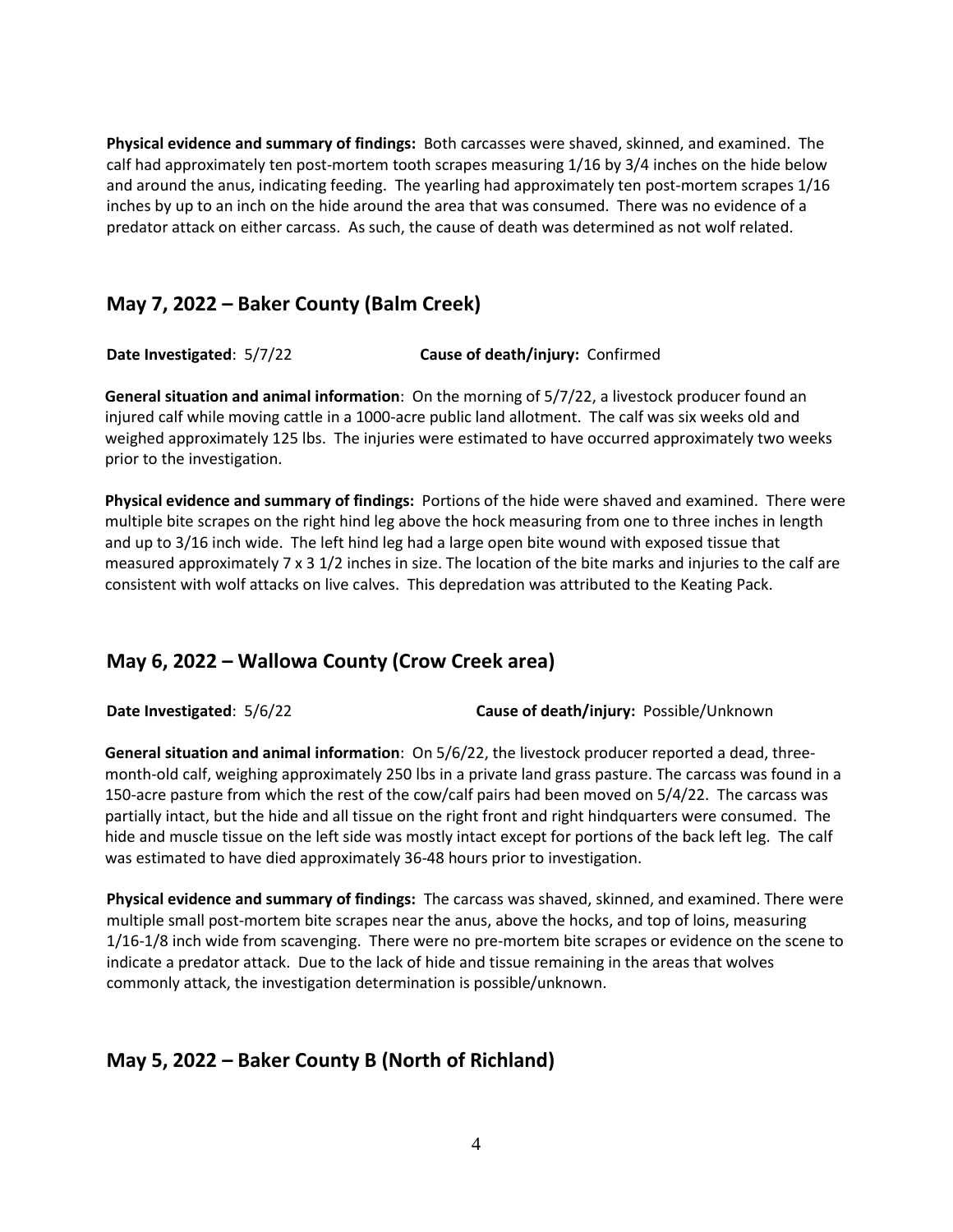**Date Investigated**: 5/5/22 **Cause of death/injury:** Confirmed

**General situation and animal information**: On the afternoon of 5/5/22, ODFW staff found a dead approximately 225 lb. calf in a 5,400 acre rangeland BLM grazing allotment. The carcass was largely consumed, but most of the hide was intact. The calf was estimated to have died one day prior to the investigation.

**Physical evidence and summary of findings:** Portions of the hide were shaved, and all remaining hide was skinned and examined. Pre-mortem bite scrapes were found on the outside and back of the right rear leg above the hock with underlying muscle tissue trauma up to one inch deep. There was also trauma to the right shoulder and throat. The location and depth of trauma is consistent with wolf attack injuries on calves this size. This depredation was attributed to the Cornucopia Pack.

#### **May 5, 2022 – Baker County A (North of Richland)**

**Date Investigated**: 5/5/22 **Cause of death/injury:** Confirmed

**General situation and animal information**: On the morning of 5/5/22, a livestock producer found two injured calves while working cattle that were gathered from privately-owned valley pastureland. One calf was three weeks old weighing approximately 75 lbs, the other calf was eight weeks old weighing approximately 100 lbs. The injuries were estimated to be about two weeks old.

**Physical evidence and summary of findings:** Portions of the hide were shaved and examined. One calf had bite scrapes up to 1  $\frac{1}{2}$  inches long on the inside and outside back of the left rear leg with tooth punctures measuring up to 3/16 inch wide after partial healing. The other calf had bite scrapes up to one inch long on the outside of the right rear leg and an infected wound with multiple bite punctures on the left rear hock, with associated tissue damage. The size and location of the bite marks is consistent with wolf attack injuries on live calves. The attacks on these two calves were attributed to the Cornucopia Pack.

### **April 30, 2022 – Wallowa County (Joseph Creek area)**

**Date Investigated**: 4/30/22 **Cause of death/injury:** Confirmed

**General situation and animal information**: On the morning of 4/30/22, a producer found an injured twomonth-old, 250-pound calf in a 1,000-acre public land pasture. The calf had open wounds on the left hindquarter above the hock. The calf was euthanized on scene due to the severity of the injuries. A second injured two-month-old, 250-pound calf from the same pasture was found shortly thereafter and removed from the pasture for treatment of its wounds. The injuries of both calves were estimated to be about a week old.

**Physical evidence and summary of findings:** The euthanized calf was shaved, skinned, and examined. There were multiple tooth scrapes ¼ inch wide and up to four inches long on the right and left flanks with tissue necrosis and muscle trauma underneath. The left hindquarters had an open wound with tissue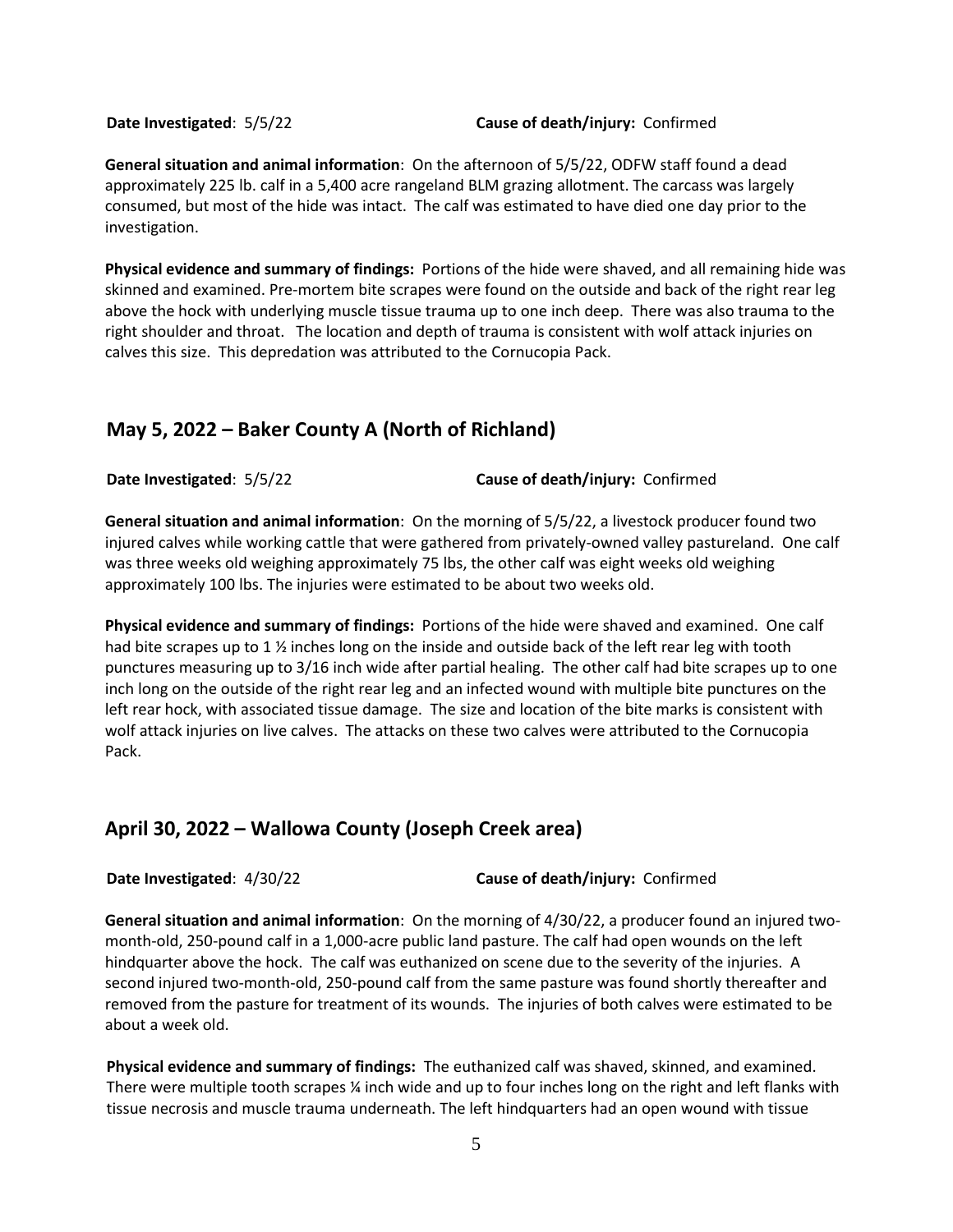trauma, infection, and necrosis 1¼ inches deep. The second calf was partially shaved and examined on 5/1/22. There were multiple wounds ¼ inch wide and up to two inches long above the left hock and inner thighs. The bite scrape measurements, locations, and the severity of the injuries are consistent with other wolf attacks on calves. The mother cow of the second calf was agitated during the investigation and to reduce stress on the cow she was not available for an examination. She had one bite scrape visible on the flank that appeared to be the same age as the bite wounds on the calves. This attack was attributed to the Chesnimnus Pack.

#### **April 29, 2022 – Wallowa County C (Elk Mountain area)**

**Date Investigated**: 4/29/22 **Cause of death/injury:** Other (2 sheep) Confirmed (3 sheep)

**General situation and animal information**: On the morning of 4/29/22, a producer found the remains of three lambs (approximately 15 pounds each) in a 400-acre privately-owned grass pasture, then found the remains of two adult ewes later that afternoon. Most of the tissue was consumed from both ewes and one lamb, and all the tissue was consumed from two lambs. The carcasses were mostly intact with all legs and most ribs still attached. Two ewes and one lamb were estimated to have died approximately 24 hours prior to the investigation. Two lambs died approximately two days prior to the investigation.

**Physical evidence and summary of findings:** All sheep carcasses were skinned and examined. There were bite punctures and pre-mortem hemorrhaging on all five sheep, indicating they had been attacked by a predator. All five sheep had pre-mortem hemorrhaging and tissue trauma on the throat at the rear of the lower jaw with bite puncture diameters from 1/16 to 3/16 inch. Both ewes and one lamb had bite wounds in other places; one ewe had tissue damage two inches deep behind the shoulder, while muscle trauma on the remainder of that ewe and the other ewe was up to 1/2 inch deep. The bite wound measurements, locations, and depth of trauma are consistent with coyote attacks on sheep, resulting in a determination of "Other".

**Addendum** (5/11/2022): A review of the investigation materials was requested by the producer on 5/4/2022. The review showed 4 of the 5 sheep (1 ewe and 3 lambs) had injuries and hemorrhage consistent with both coyote and wolf attack locations. One sheep (ewe) had premortem hemorrhage observed on the throat, right elbow, above the right shoulder, on the upper portion of the right ribcage, and on the left hind quarter. Hemorrhage on the right ribcage was previously reported to be two inches deep was corrected to document a depth measurement of no more than one inch deep. The hemorrhage on the throat, right elbow, and on the hind quarter are all common coyote and wolf bite locations. However, the premortem hemorrhage above the shoulder and on right ribcage are less common places for coyotes to bite adult sheep while attacking. Additionally, the sheep with the hemorrhage on the right shoulder and upper right ribcage was unsheared and had a thick wool covering which can be a barrier to effective biting by coyotes. The hemorrhage in the upper, wool covered locations was more likely caused by a wolf than a coyote. As a result, the determination of "Other" was amended to "Confirmed" wolf for the two ewes and one lamb killed the night before the investigation. The determination of "Other" is still appropriate for the two lambs killed approximately 48 hours before the investigation. The location of the depredation event is outside the currently designated AKWA and could have been done by a dispersing wolf or wolves, or the Chesnimnus or Wildcat Packs.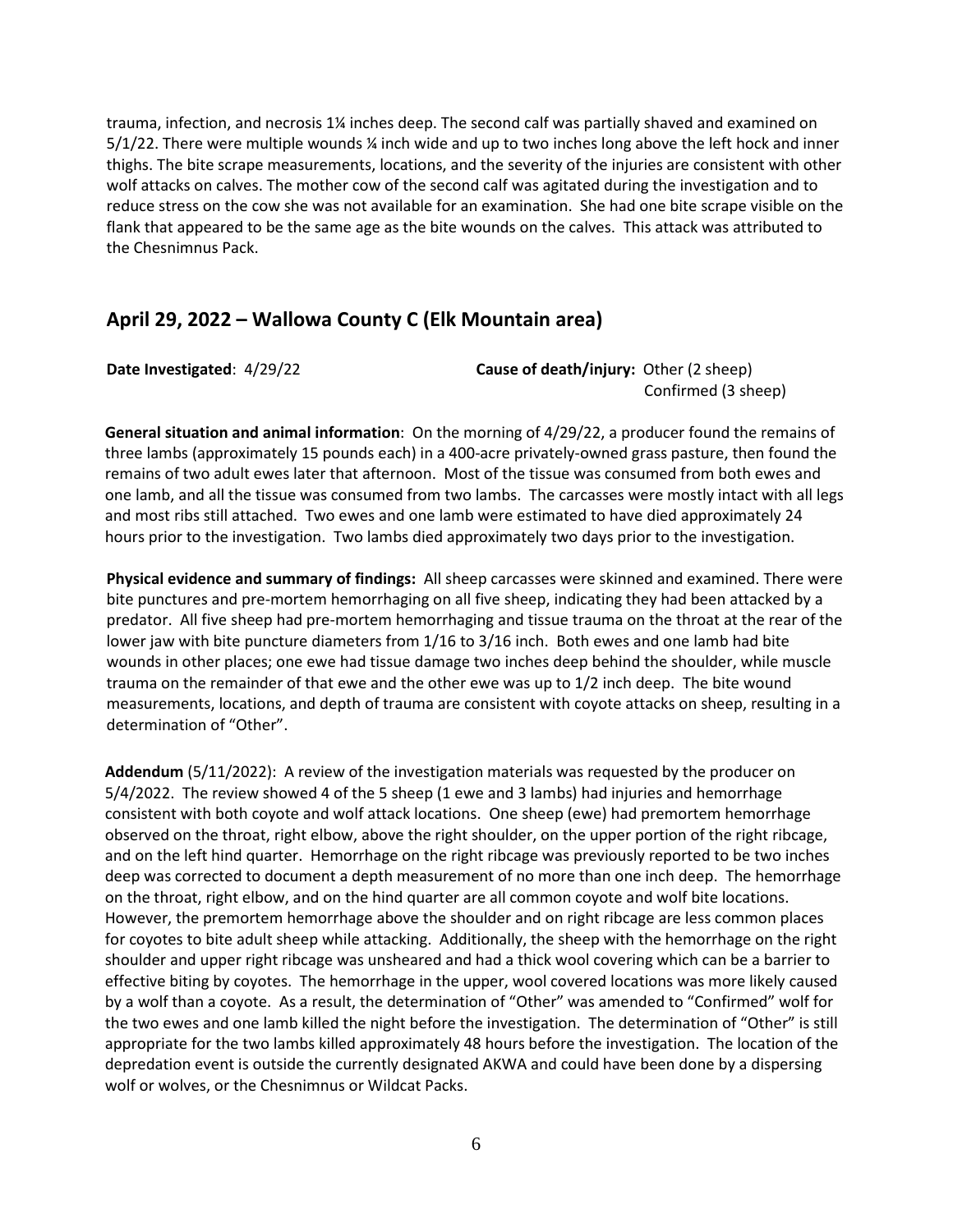### **April 29, 2022 – Wallowa County B (Miller Ridge area)**

**Date Investigated**: 4/29/22 **Cause of death/injury:** Possible/Unknown

**General situation and animal information**: On the morning of 4/29/22, a livestock owner found the remains of a one-month-old calf in a partially timbered approximately 350-acre pasture on public land. Most of the carcass was missing, with only the lower part of both front legs, the pelvis with one attached femur, one scapula, the tail, and numerous bone fragments scattered in a 40-yard radius area. There was no tissue or hide to examine, except the lower front legs. It was estimated to have died two days before the investigation. This occurred 3.5 miles from the depredations investigated between 4/25/22 and 4/28/22.

**Physical evidence and summary of findings:** The remaining hide was skinned and shaved, no pre-mortem trauma was found on the hide or in the tissue. There was no evidence on the scene or carcass that the calf was attacked by a predator. Due to lack of physical evidence, the investigation determination is possible/unknown.

#### **April 29, 2022 – Wallowa County A (Crow Creek area)**

**Date Investigated**: 4/29/22 **Cause of death/injury:** Possible/Unknown

**General situation and animal information**: On the morning of 4/29/22, a neighbor out checking cows for the producer found the remains of a six-week-old calf in a partially timbered 1200-acre pasture on public land about two miles from the calves that were confirmed depredations earlier in the week. The spinal column was intact with skull and pelvis and one disarticulated hind leg was found 26 yards away. The only tissue or hide that remained was on the hind leg below the hock and on the top of the skull. The calf was estimated to have died approximately 4-6 days earlier.

**Physical evidence and summary of findings:** No chase or struggle scene was found. The remaining hide was skinned and shaved, no premortem trauma was found on the hide or in the tissue. There was no evidence on the scene or carcass that the calf was attacked by a predator. Due to the lack of physical evidence, the investigation determination is possible/unknown.

# **April 28, 2022 – Wallowa County B (Elk Mountain area)**

**Date Investigated**: 4/28/22 **Cause of death/injury:** Other

**General situation and animal information**: On the morning of 4/27, a neighbor of a producer found the remains of a 100-pound, approximately four-day-old calf in a privately owned 400-acre pasture. The producer removed the carcass and called ODFW on 4/28. The carcass was intact with tissue missing on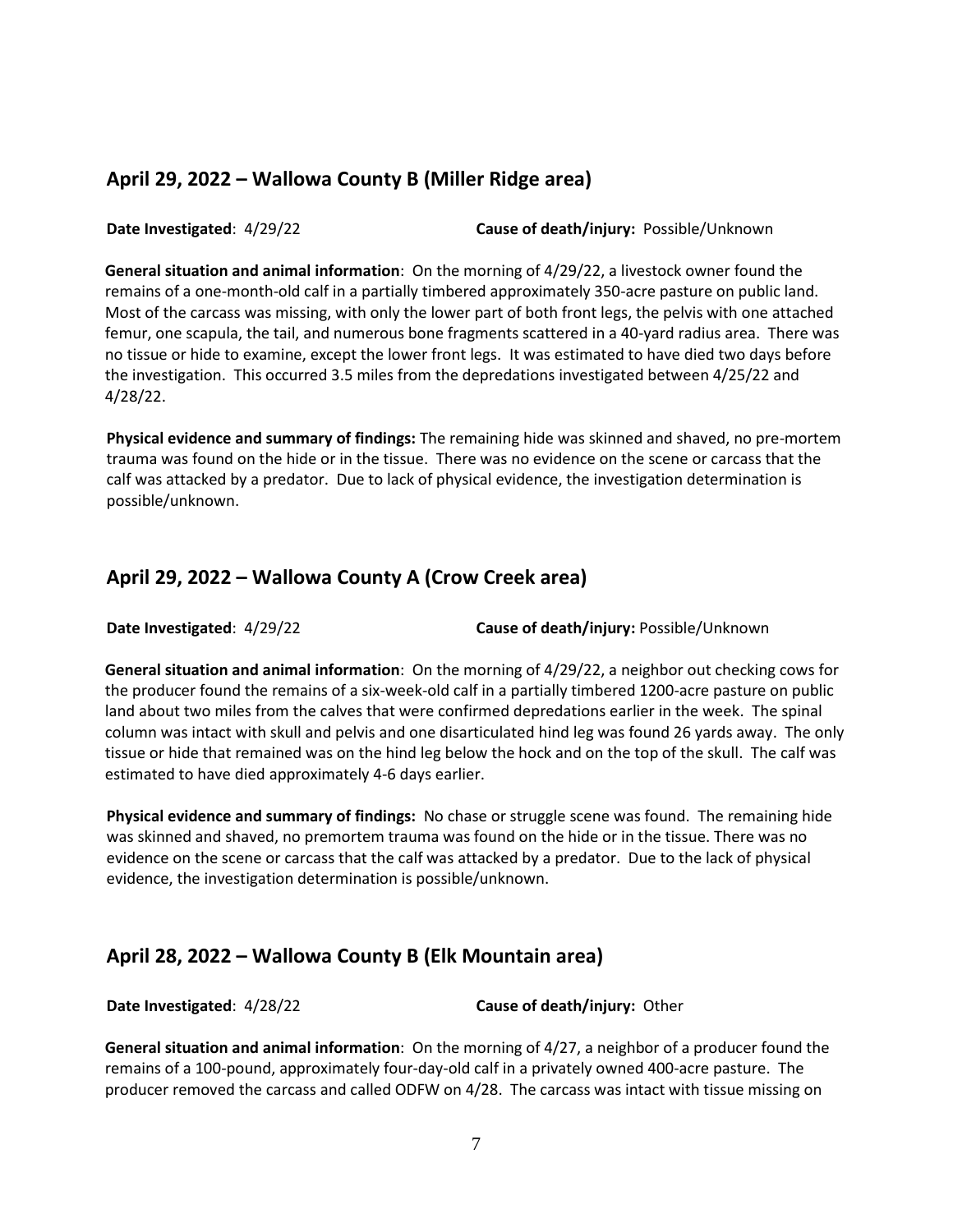the left side from ribcage to the hocks. The calf was estimated to have died approximately 48 hours prior to the investigation.

**Physical evidence and summary of findings:** The carcass was shaved, skinned, and examined. There were multiple pre-mortem tooth scrapes on both shoulders near the spine, under the neck, and at the throat. Most bite scrapes were  $1/8$  inch wide and  $\frac{1}{2}$  to  $1\frac{1}{2}$  inches long corresponding to premortem hemorrhaging and tissue trauma 1/16 inch deep, indicating that it had been attacked by a predator. The bite measurements, depth of tissue damage, and location of tooth scrapes are consistent with other coyote attacks on calves. No evidence was found to suggest the cause of death was wolf related.

#### **April 28, 2022 – Wallowa County A (Crow Creek area)**

**Date Investigated**: 4/28/22 **Cause of death/injury:** Confirmed

**General situation and animal information**: On the evening of 4/27/22, a livestock owner found the remains of a six-week-old calf in a partially timbered 1200-acre pasture on public land. The carcass had been largely consumed, with only part of the spine, a few ribs, and the pelvis with some hide remaining. This carcass was located approximately 90 yards from the carcass of the second confirmed depredation in this pasture and is estimated to have died near the same time as that calf (see April 27, 2022 – Wallowa County [Crow Creek area]).

**Physical evidence and summary of findings:** There were trails of heavily trampled ground where the herd of cows had traveled quickly down a ridge to the creek bottom where the carcass remains were found. Wolf tracks were also found in the trails mixed with the cow tracks. The remains of the calf were skinned and examined. Pre-mortem hemorrhaging measuring one inch long and ½ inch deep was evident in two areas near the tail and one area near the spine. This bruising, combined with the disturbed ground, and the nearby confirmed depredation, allows for using reasonable inference to confirm the death of this calf as wolf-caused. This depredation is attributed to the Chesnimnus Pack.

#### **April 27, 2022 – Wallowa County (Crow Creek area)**

**Date Investigated**: 4/27/22 **Cause of death/injury:** Confirmed

**General situation and animal information**: On the evening of 4/26/22, a livestock owner saw eight wolves around the remains of a six-week-old, 180 lb. calf in a partially timbered 850-acre pasture on public land. The carcass was intact and the majority of the hide was present; most of the tissue was missing. The calf was estimated to have died within 24 hours of the investigation.

**Physical evidence and summary of findings:** The carcass was shaved, skinned, and examined. There were at least 20 pre-mortem bite scrapes on the hindquarters up to  $\frac{1}{2}$  inch wide and two inches long. There were pre-mortem tooth scrapes and punctures on the hide near both elbows, including premortem hemorrhage and torn muscle 1¾ inches deep in the corresponding tissue. The size and location of bite wounds and severity of trauma are similar to those observed in other calves attacked by wolves. This depredation is attributed to the Chesnimnus Pack.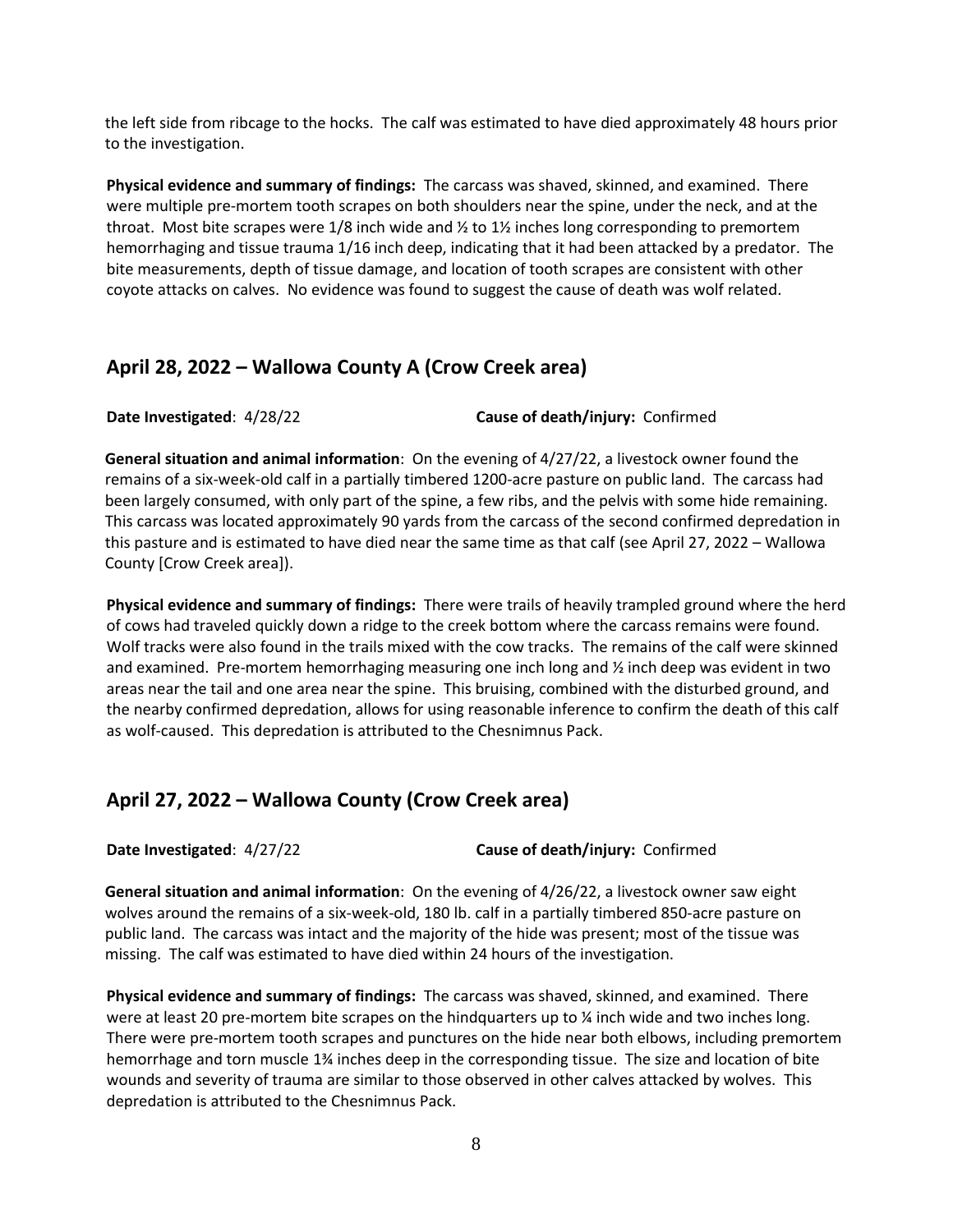**Addendum (4/29/22):** The pasture where this investigation occurred was 1200 acres, not 850 acres as previously reported.

### **April 25, 2022 – Wallowa County (Crow Creek area)**

**Date Investigated**: 4/25/22 **Cause of death/injury:** Confirmed

**General situation and animal information**: On the afternoon of 4/25/22, a livestock owner found the remains of a 2-month-old, 170 lb. calf in a privately owned 850-acre pasture. The carcass was intact except for feeding at the stomach. The calf was estimated to have died 24-48 hours prior to the investigation.

**Physical evidence and summary of findings:** The carcass was shaved, skinned and examined. There were more than 20 pre-mortem tooth scrapes on the hindquarters and below the anus up to  $\frac{1}{4}$  inch wide and 2½ inches long. Underlying tissue trauma and hemorrhage extended up to an inch deep. There were premortem tooth punctures on shoulders and elbows, including tissue damage 1¾ inches deep. The size and location of the bite wounds and severity of trauma are similar to those observed in other calves attacked by wolves. This depredation is attributed to the Chesnimnus Pack.

**Addendum (4/28/22):** The carcass was found on public land, not on private land as previously reported.

**Addendum (4/29/22):** The pasture where this investigation occurred was 1200 acres, not 850 acres as previously reported.

#### **March 29, 2022 – Baker County (Ruckles Creek area)**

**Date Investigated**: 3/29/22 **Cause of death/injury:** Other

**General situation and animal information**: On the evening of 3/28/22 a producer found an adult, approximately 130 lb. alpaca injured within its enclosure. The producer euthanized the alpaca and moved it away from other stock. ODFW was contacted and inspected the carcass on 3/29/22; the injuries were estimated to be from the day prior to the investigation.

**Physical evidence and summary of findings:** The intact carcass was shaved, skinned, and examined. One premortem bite puncture was observed on the side of the head, and a single premortem bite tear was observed on the top of the head, with associated muscle tissue trauma in both locations. There was muscle trauma on the left side of the neck and bruising in the hide, but no observable tooth scrapes on the hide in this location. There was also a single premortem tooth scrape on the back of the right hind leg near the anus with shallow associated tissue bruising. The location and number of tooth marks are not consistent with wolf attack injuries on livestock.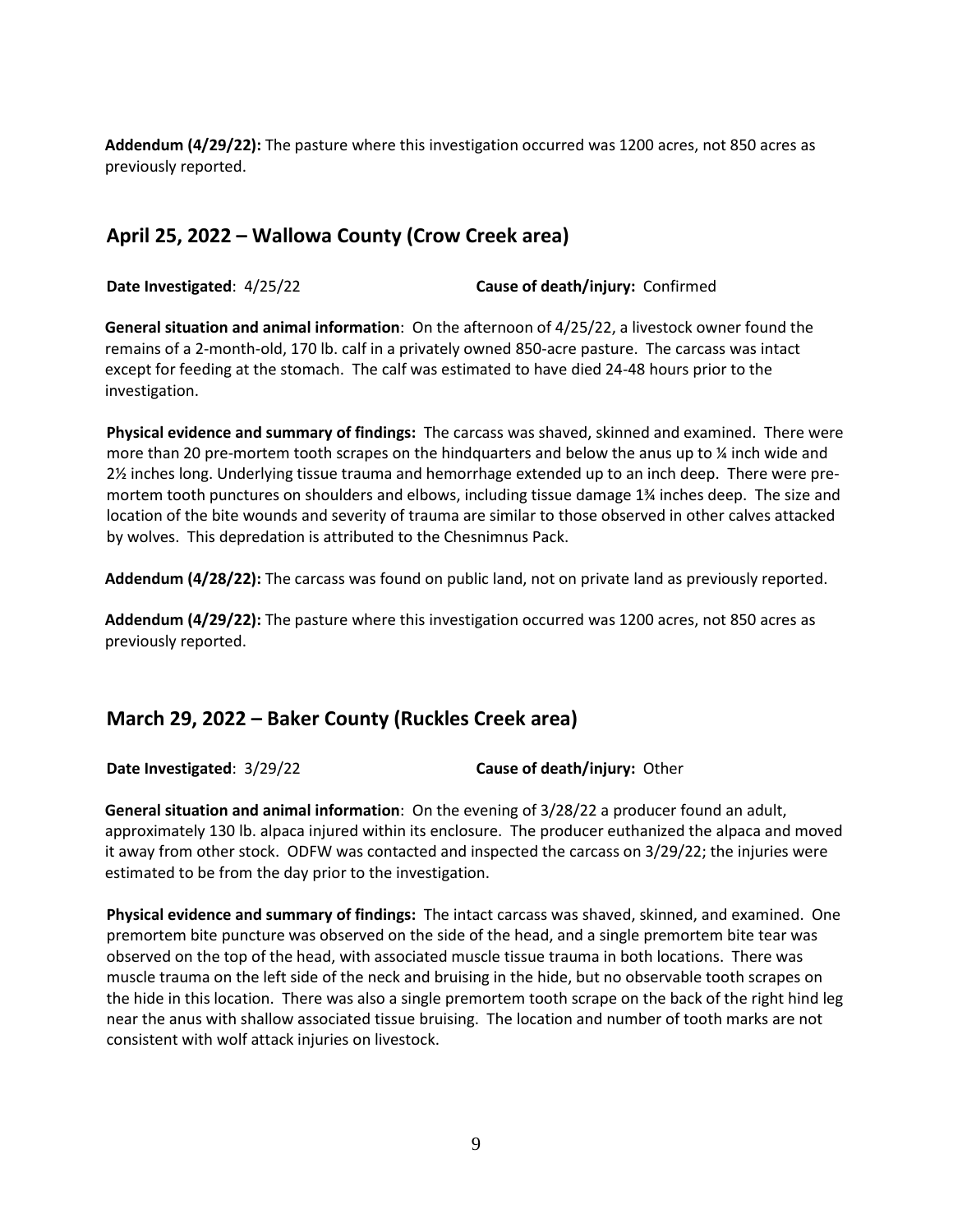### **March 16, 2022 – Grant County (Bear Valley area)**

**Date Investigated**: 3/16/22 **Cause of death/injury:** Possible/Unknown

**General situation and animal information**: On the afternoon of 3/16/22 a livestock producer found the remains of a one-day old calf in a private land pasture. The carcass was mostly consumed with the hind quarters missing from the scene. The calf had died the preceding night.

**Physical evidence and summary of findings:** The remaining hide on the head, front quarters, back, and flanks were shaved and skinned. There were no premortem wounds indicating a predator attack. Evidence typical of scavenging by coyotes was observed on the carcass. No evidence was found on the scene or carcass to suggest the death was wolf related. Due to the lack of hide and muscle tissue on the carcass, the determination is possible/unknown.

#### **March 16, 2022 – Baker County (Halfway Valley)**

**Date Investigated**: 3/16/22 **Cause of death/injury:** Confirmed

**General situation and animal information**: On the morning of 3/15/22 a producer found his 40-pound heeler wounded and bloody on his property. The dog was seen by a veterinarian but had to be euthanized. ODFW inspected the carcass on 3/16/22; the injuries were estimated to be from early morning on 3/15/22.

**Physical evidence and summary of findings:** The remains were skinned, examined, and the hair was shaved around the injuries. There were premortem bite punctures to the head and throat with associated muscle tissue trauma. Bruising of the hide and muscle trauma were found on the back, hips, and groin. The location and size of the tooth marks are consistent with wolf attack injuries on dogs. One collared male yearling from the Cornucopia Pack had radio-collar locations ½ mile north of the ranch yard at 2 a.m. and 5 a.m., and south at 8 a.m. The depredation is attributed to the Cornucopia Pack.

### **March 9, 2022 – Union County (Cabin Creek Area)**

**Date Investigated**: 3/9/22 **Cause of death/injury:** Other

**General situation and animal information**: On the morning of 3/9/22, a livestock producer found the carcass of a four-year-old cow and a leg from a calf on a 680-acre partly forested private land pasture. The 1,500-pound cow carcass was intact with a tear in the hide at the vulva. The cow died less than 48 hours prior to investigation, the calf appeared to have died prior to the cow.

**Physical evidence and summary of findings:** There was no chase scene. The cow carcass was shaved and skinned; there was no premortem bite marks on the hide and no premortem bite trauma in the tissue. There were wolf tracks at the cow and ¼ inch wide postmortem bite scrapes at the vulva. Clean/soft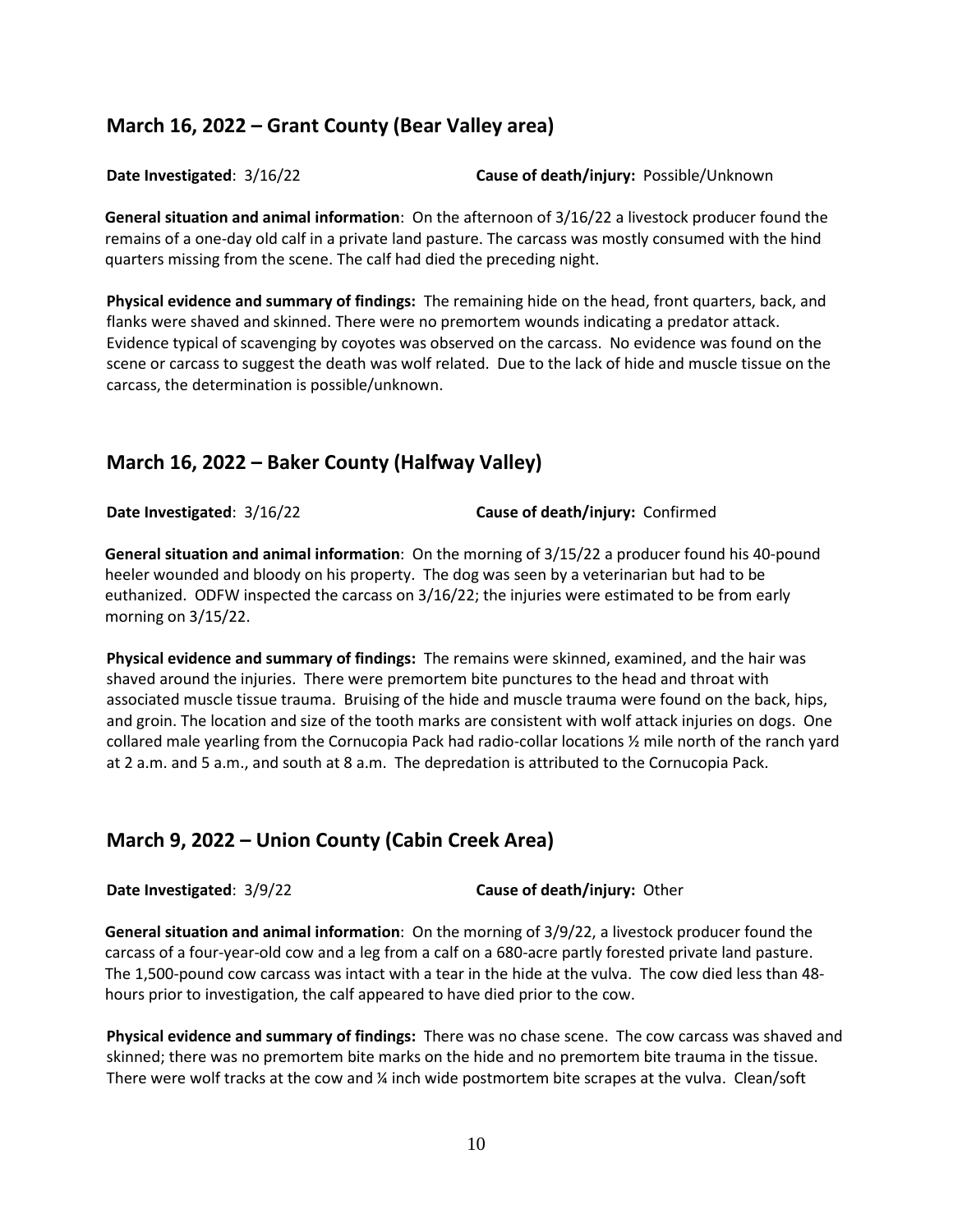hooves and advanced decomposition of the hide of the calf leg indicate the calf was not born alive. The cow and calf were not killed by wolves.

### **February 9, 2022 – Wallowa County (Enterprise Area)**

**Date Investigated**: 2/9/22 **Cause of death/injury:** Other

**General situation and animal information**: On the morning of 2/8/22, a landowner found an injured 5 year-old mare in their approximately 8-acre grass pasture. The mare had sustained a compound fracture to its left hind leg and was euthanized later that morning. That evening, the landowner discovered scratches on the hind legs of two additional horses and requested an investigation the next morning.

**Physical evidence and summary of findings:** There was no chase or attack scene located near where the mare was initially discovered. No wolf tracks were identified in the snow within the pasture or along the outside perimeter of the pasture. Neither the wounds sustained by the euthanized mare nor the live animals were wolf related.

### **February 5, 2022– Union County (Meadow Creek Area)**

**Date Investigated**: 2/5/22 **Cause of death/injury:** Other

**General situation and animal information**: On the morning of 2/5/22 a livestock producer found the carcass of a 10-month-old 375-lb heifer calf on a 350-acre private land pasture. The hide and tissue were scavenged on the upper left rear quarter and anus. The calf died the night of 2/4/22 or early morning of 2/5/22.

**Physical evidence and summary of findings:** There was no chase or struggle scene and no wolf tracks in the snow. The entire carcass was shaved, skinned, and examined. There were no premortem bite marks on the hide and no premortem bite trauma in the tissue. The death of the calf was not wolf related.

### **February 3, 2022 – Grant County (Izee area)**

**Date Investigated**: 2/3/22 **Cause of death/injury:** Possible/Unknown

**General situation and animal information**: On the morning of 2/3/22 a passing motorist observed two wolves feeding on a dead cow in a 30-acre private grass pasture. The 900-pound, 8 or 9-year-old cow was known to be lame and being doctored for hoof rot. The cow was observed alive the previous afternoon and died sometime during the preceding night. The carcass had feeding on the front left shoulder and hind end.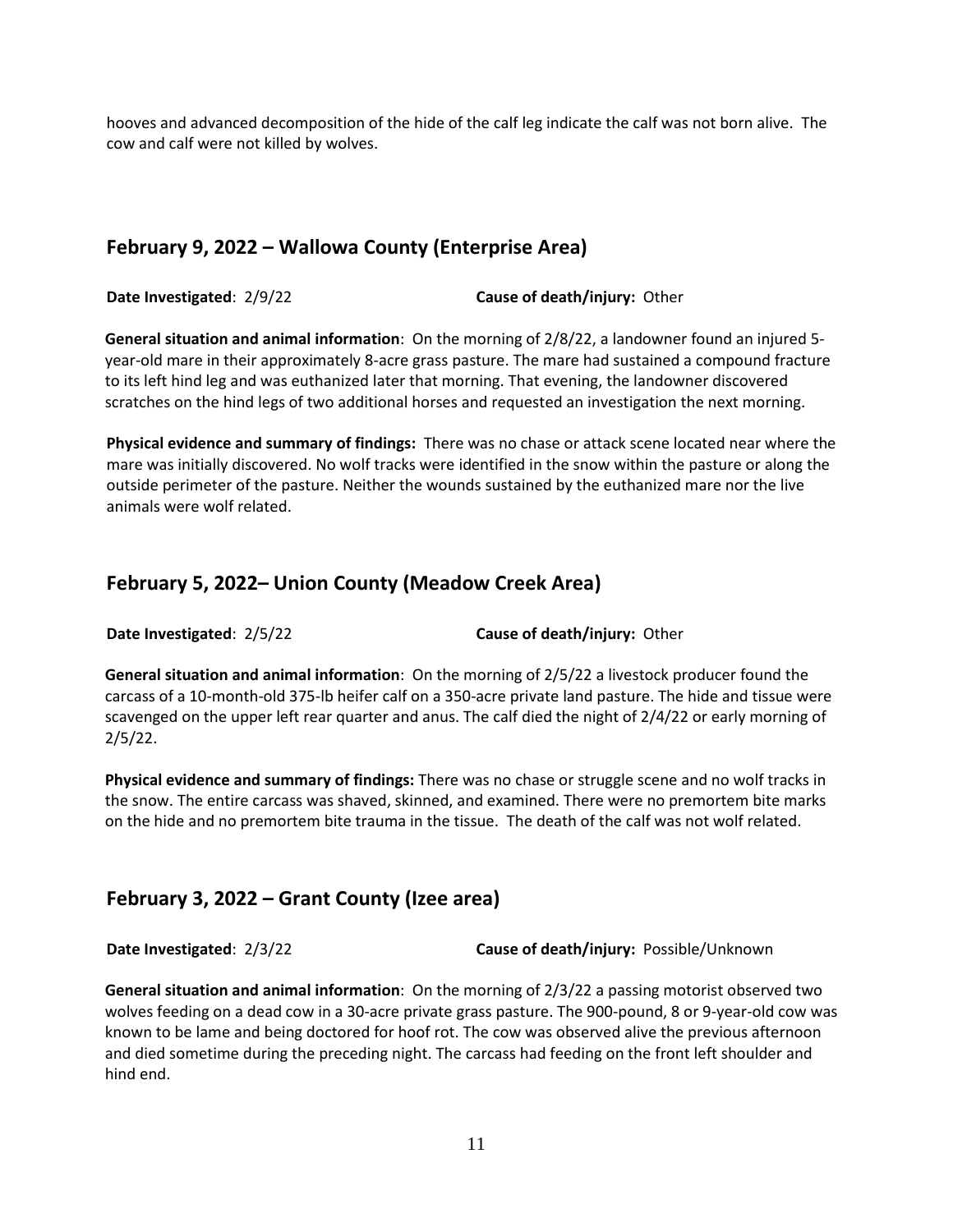**Physical evidence and summary of findings:** No attack scene was found. The entire carcass was skinned, and most of the hide was shaved. No premortem bite scrapes, wolf bite hemorrhaging or tissue trauma were observed on the carcass. The hide was present in most areas where wolves attack, but the hide was missing from the front left shoulder, and some of the rear of the hindquarters below and around the anus. There was no evidence on the carcass that wolves caused the death of the cow, but since some hide and tissue was missing, the determination is possible/unknown. Additional monitoring will be done to learn more about the wolves in this area.

### **January 27, 2022 – Lake County (Summer Lake area)**

**Date Investigated:** 1/27/22 **Cause of death/injury:** Confirmed

**General situation and animal information:** A local resident found a mortally wounded ~800-pound 11 month-old heifer on the morning of 1/27/22 in a 60-acre feedlot. The heifer was euthanized due to the extent of the injuries on its hindquarters. The injuries were estimated to be from the night of 1/24/22.

**Physical evidence and summary of findings:** The majority of the carcass was shaved and skinned. There were over 50 pre-mortem bite scrapes up to four inches long and  $\frac{1}{4}$  inch wide on both hindquarters, a large open wound with necrotic tissue on the underside of the right thigh, and an open wound on the left flank. Beneath the bite scrapes there was pre-mortem hemorrhaging up to two inches deep. The location, size, number, and direction of tooth scrapes and severe underlying muscle tissue trauma are consistent with wolf attack injuries. The depredation of this calf is attributed to two wolves (LAS13 and OR115).

### **January 25, 2022 – Baker County (Tucker Creek area)**

**Date Investigated**: 1/25/22 **Cause of death/injury:** Confirmed

**General situation and animal information**: On the morning of 1/25/22, a livestock producer found a dead 500-pound year-old calf in a 25-acre grassland private pasture. The carcass was mostly intact but the organs and most of the hide and muscle tissue from the hindquarters had been consumed. The calf had died during the preceding night.

**Physical evidence and summary of findings:** There was a struggle scene in an area of disturbed snow about 20 yards in diameter with fresh calf and wolf tracks and blood. The calf carcass was shaved, skinned, and examined. Multiple premortem tooth scrapes were found on the remaining hide on the left rear leg above the hock with associated muscle tissue trauma. Premortem tooth scrapes with associated muscle tissue trauma were also found on the throat and back of the calf. Tooth scrape size and location of the injuries are consistent with wolf attack injuries on calves. The location of the attack was within the Keating Pack AKWA, though no radio-collared Keating Pack wolves were present in the area near the time of the calf's death. Additional monitoring will be done to assess if new wolves are using the area.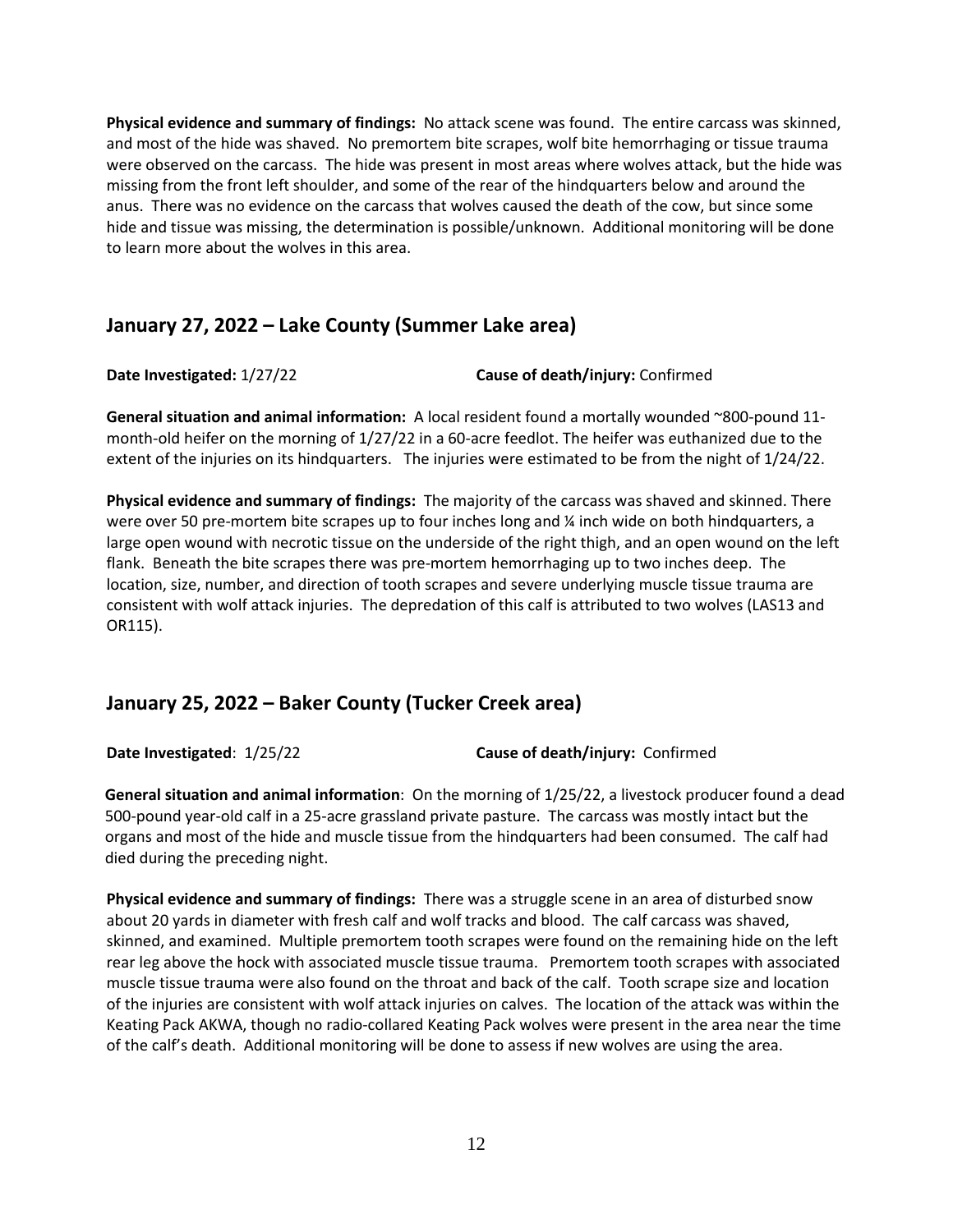## **January 22, 2022 – Union County (Union area)**

**Date Investigated**: 1/22/22 **Cause of death/injury:** Other

**General situation and animal information**: On the morning of 1/22/22, a livestock owner found a dead 10-month-old steer carcass in their 9-acre private grassland pasture. Most of the hide and skeleton remained, but the muscle tissue was mostly consumed. The steer had died approximately 3-5 days prior to examination.

**Physical evidence and summary of findings:** The hide was shaved and the remains of the carcass were skinned. There was no evidence of predation on the scene and no premortem bite scrapes or hemorrhage on the carcass. The death of the steer was not wolf related.

# **January 20, 2022 – Jackson County (Boundary Butte area)**

**Date Investigated**: 1/20/22 **Cause of death/injury:** Other

**General situation and animal information**: On the morning of 1/20/22, a livestock owner found a 327 pound five-month-old steer dead in his private grassland pasture about 300 yards from his home. The carcass was mostly intact.

**Physical evidence and summary of findings:** The carcass was shaved and skinned. There was scavenging around the face and tailhead as well as some older wounds that were starting to heal over. No additional scrape marks were found on the hide and no premortem hemorrhaging was found anywhere on the carcass. The cause of death is not wolf related.

# **January 19, 2022 – Jackson County (Boundary Butte area)**

**Date Investigated**: 1/19/22 **Cause of death/injury:** Confirmed

**General situation and animal information**: In the afternoon of 1/19/22, a livestock owner found his dead mixed breed livestock guardian dog inside of his electric wolf resistant fence in his private grass pasture about 600 yards from his home. The carcass was mostly intact. The dog died sometime during the previous night.

**Physical evidence and summary of findings:** The carcass was shaved, skinned, and examined. There were bite punctures and premortem hemorrhage indicating it had been attacked. The location and severity of wounds are consistent with a wolf attack on a dog and include punctures up to ¼" wide and multiple areas of premortem hemorrhage and torn muscle tissue up to one inch deep. There were wolf tracks near the carcass and at least four sets of wolf tracks entered and left the electric fence about 300 yards from the carcass. This depredation is attributed to members of the Rogue Pack.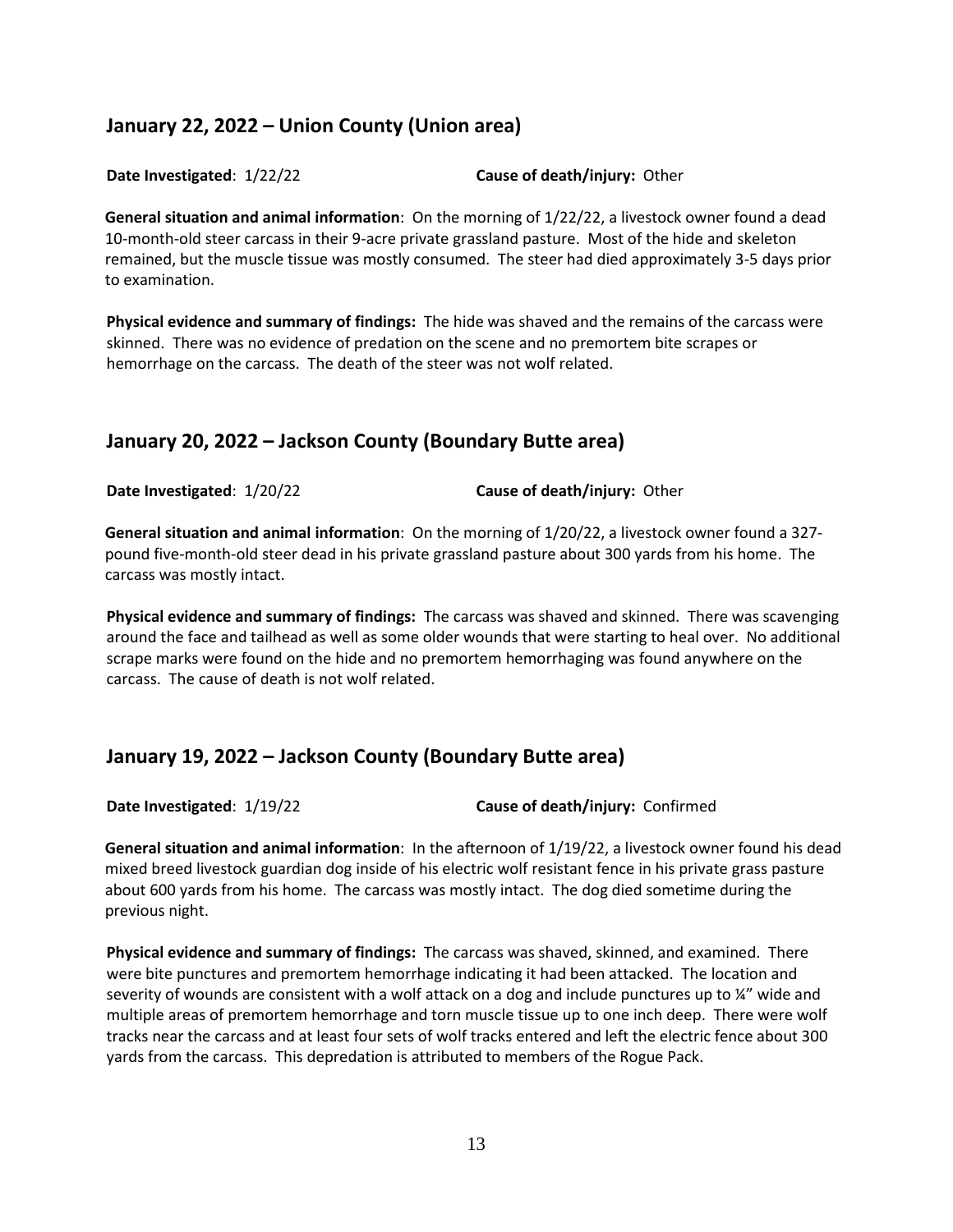### **January 16, 2022 – Baker County (Middle Bridge Loop Area)**

**Date Investigated**: 1/16/22 **Cause of death/injury:** Confirmed

**General situation and animal information**: After being notified of wolves in close proximity to their house on 1/15/22, a livestock producer noticed the carcass of his 40-pound Kelpie herding dog 150 yards from their house on the morning of 1/16/22. The carcass had been scavenged and most of the muscle tissue and organs were missing. The dog was estimated to have died on the night of 1/14/22.

**Physical evidence and summary of findings:** The remains were examined, and the hair was shaved around the injuries. There were over 15 premortem bite punctures approximately 1/8 inch in diameter, as well as tears at least 1/8 inch wide and up to 1/2 inch long on the back and inside of the right front leg. The location, size, and number of tooth scrapes are consistent with wolf attack injuries on dogs. The depredation is attributed to the Keating Pack.

Correction: ODFW spoke with the livestock producer about the wolves at 9pm on 1/14/22.

### **January 14, 2022 - Union County (High Valley area)**

**Date Investigated:** 1/14/22 **Cause of death/injury:** Possible/unknown

**General situation and animal information:** A livestock producer found the remains of a deceased calf on the morning of 1/14/22 in a privately-owned 70-acre pasture near his residence. The carcass was completely scavenged with only the skull, one scapula, and the backbone with ribs attached. The calf was estimated to have died about 24 hours earlier.

**Physical evidence and summary of findings:** No evidence of a chase or kill scene was found. The bones of the carcass were examined. No evidence was found on the carcass to suggest the death was wolf related, but due to the lack of muscle tissue and hide the determination is possible/unknown.

# **January 7, 2022 – Jackson County (Lodgepole Rd area)**

**Date Investigated:** 1/7/22 **Cause of death/injury:** Confirmed

**General situation and animal information:** A local resident found a mortally wounded 225-pound calf on the morning of 1/7/22 in an open area on a privately-owned industrial timber land allotment. The calf died shortly after being found. The carcass was largely intact with one open wound in the left flank and one where the tail had been removed. Fresh wolf tracks were found in snow at the carcass.

**Physical evidence and summary of findings:** The majority of the carcass was shaved and skinned. There were over one hundred pre-mortem bite scrapes up to four inches long and  $\frac{1}{4}$  inch wide on both hindquarters, as well as injuries on the head, elbows, flanks, and groin. Beneath the bite scrapes there